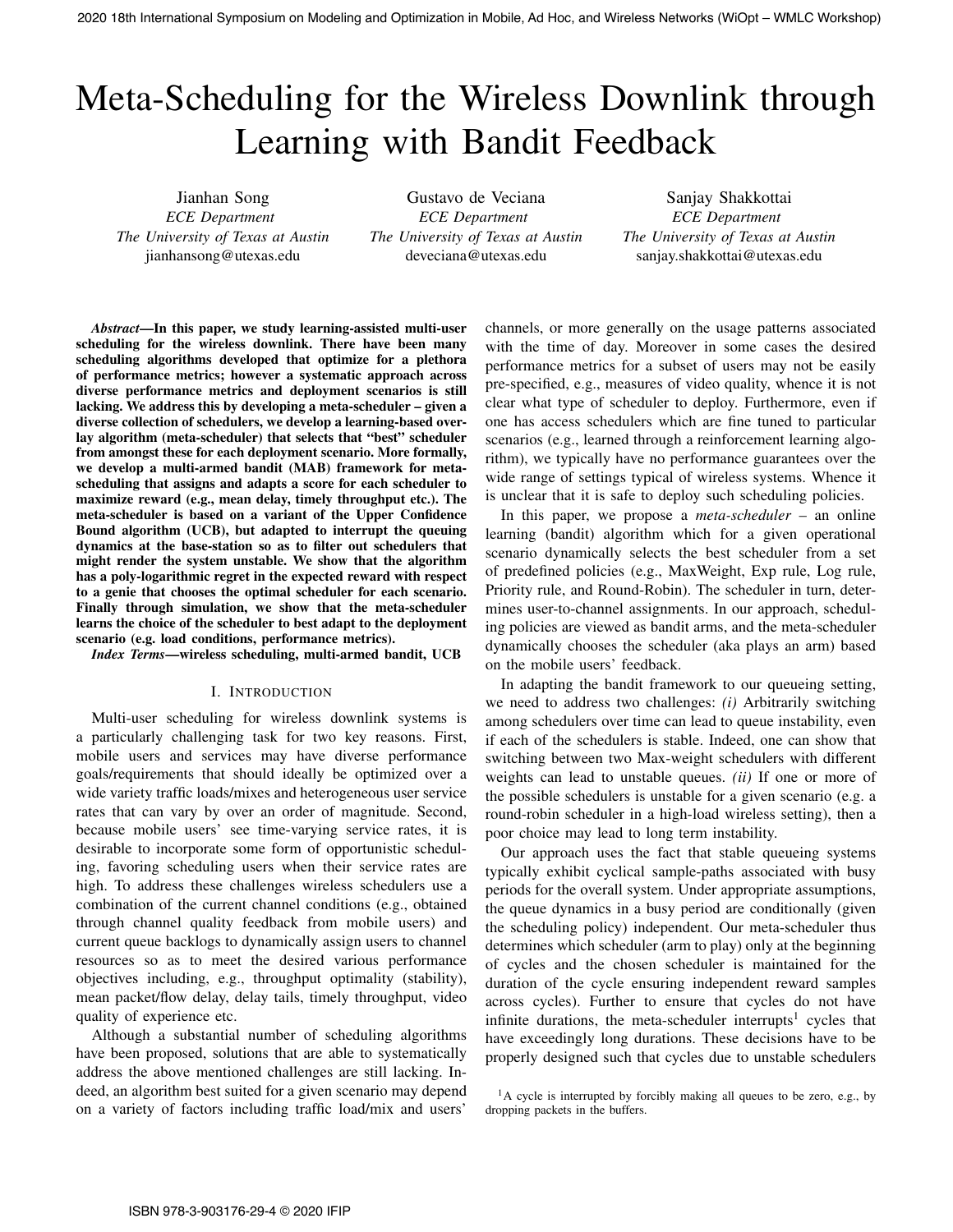(which have unbounded cycle lengths) are played infrequently, and when played, get interrupted (truncated) as soon as possible. Further "good" cycles associated with stable schedulers should not get interrupted. As we will see, designing a sound interruption mechanism in conjunction with online learning through bandit feedback is crucial designing a meta-scheduler which achieves a low regret with respect to a genie algorithm (baseline that always plays the best/highest-reward scheduler for a particular scenario).

#### *A. Contribution*

Our main contributions are the following:

- *Meta-scheduler:* We develop a meta-scheduler algorithm based on (UCB + Interruptions). At the beginning of each queuing cycle, the meta-scheduler determines a scheduler to be used for that cycle using a variant of the Upper Confidence Bound (UCB) Algorithm. This consists of (i) determining a score for each scheduler (empirical reward + confidence bonus) that is multiplied by a indicator that estimates if each scheduler is stable (meaning the cycle times are finite), and choosing the scheduler with the highest score; and (ii) determining an interrupt threshold for the cycle, at which time all packets in the queues are dropped if the cycle has not ended before then.
- *Theoretical guarantees:* For the meta-scheduler, we show that the regret (expected cumulative difference in reward) with respect to a genie algorithm that chooses the optimal (highest expected reward) scheduler scales as  $O(\log n)$ , where *n* is the number of cycles<sup>2</sup> and correspondingly  $O(\log^2 \tau)$  where  $\tau$  is the time-slot index. Further, the expected number of packets dropped due to interruptions also scales as  $O(\log^2 \tau)$ .

#### *B. Related Work*

*Wireless Scheduling.* The design of multi-user wireless schedulers has received substantial attention, see e.g., [22] and references therein. For infinitely backlogged user queues researchers have devised various classes of opportunistic schedulers that optimize the sum user utility (fairness criteria) of their long-term throughputs or so called timely throughput, see e.g., [12], [13], [16], [23], [28]. For settings where user queues are subject to stochastic arrivals e.g., packet streams, initial work focused on characterizing *throughput-optimal* schedulers which ensure queue stability if indeed stability can be achieved without prior knowledge of the traffic load and service capacity. These include, for example the MaxWeight rule [3], [26], Exp rule [20] and Log rule [18], which in addition to throughput optimality achieve different user-level performance objectives. Meanwhile, non-throughput-optimal policies can in certain load scenarios provide better performance, e.g., max-rate, proportionally fair, Round-Robin and the prioritybased rules. Although there is substantial work in this area, the question of how to realize the best performance tradeoffs

among heterogeneous users with diverse performance goals remains open and challenging.

Not surprisingly recently, *reinforcement learning* (RL) approaches have been proposed to address complex scheduling problems, including job scheduling for data centers [17] and wireless scheduling in various settings [6], [9], [19], [30]. RL algorithms provide a general approach to determine good schedulers for specific scenarios and possibly, but substantially more challenging, ones that are good for a range scenarios in terms of the user traffic, service capacity and or performance objectives. Despite showing great potential in several applications, RL based schedulers typically lack rigorous performance guarantees, and thus it is unclear they are safe to deploy.

*Multi-armed Bandits.* Multi-armed Bandits (MAB) problems have been studied for many decades, with applications to clinical trials, recommendation systems and online advertising; see [7] and [15] for a comprehensive discussion on the stateof-art. In our model, each time we choose a new arm, the corresponding (random) cycle time can be interpreted as a cost. Such problems where each action costs non-unit amount of resources is referred to as *budgeted bandits*. Unlike classical MAB settings, the regret is not parameterized by a time horizon; instead the regret parameterization (and thus, the best arm) involves both the reward and cost variables, which significantly increases the complexity of the problem. This line of work was started by [5] and has been followed in many directions by [1], [27], [29].

A recent study on budgeted bandits in [8] introduces the idea of MAB with interruptions. At each time, a server works on a single task that has a heavy-tailed service completion time. A task can be interrupted if it is taking too long (but with loss in reward). The authors in [8] develop a variant of the Upper Confidence Bound (UCB) algorithm [4] that selects over (a finite set of) tasks as well as a finite set of task interrupt thresholds to discard ongoing tasks, i.e. arms are (task, interrupt-threshold) pairs. Their motivation is to interrupt a task that takes too long so as to start a new one to collect more rewards, and thereby benefit the total reward. Our model is inspired by their work, but significantly differs in the way that we deal with interruptions. In contrast to [8], our goal is to eventually avoid any interruptions, thus, we do not treat interruptions as arms of a bandit. Instead, we dynamically increase the threshold for each task (aka scheduling policy) to ensure we quickly filter out unstable policies for which the cycle times are infinite, while leaving stable policies (eventually) uninterrupted. Algorithmically, our approach modifies UCB with a *multiplicative censoring* that penalizes interruptions from occurring too often, which ensures that unstable arms (with infinite expected cycle completion times) are aggressively eliminated.

Finally, bandit algorithms have also been applied to wireless resource allocation problems more broadly. These include studies in cognitive radio probing [10], spectrum access [2], decentralized wireless computing [14], [24] and most recently, cellular scheduling [25].

Throughout this paper, we use characters in bold font to

<sup>&</sup>lt;sup>2</sup>The regret scaling is slightly weaker under weaker assumptions on the cycle tail distributions, please see [21] for details.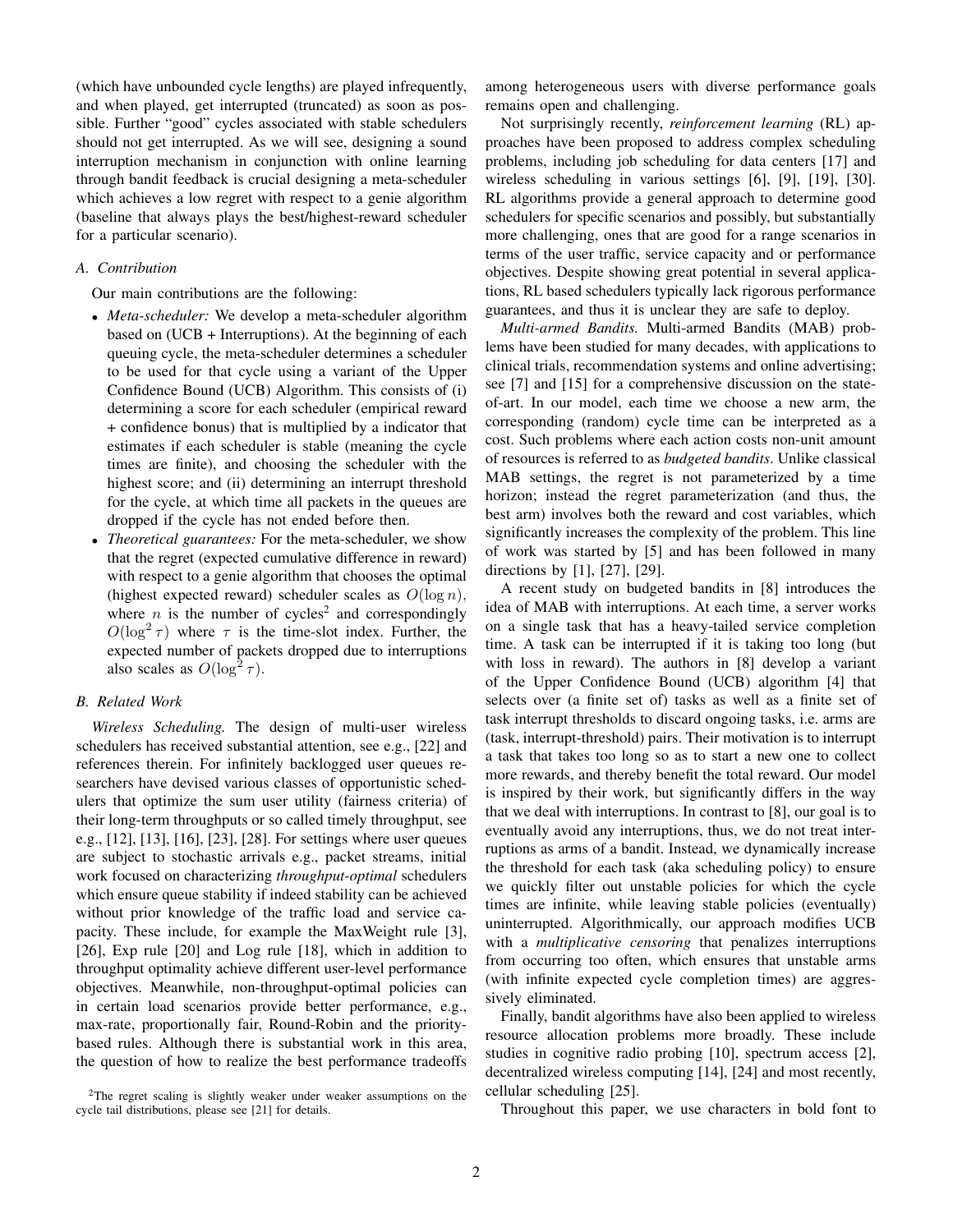denote vectors and normal font to denote scalars. Random variables are indicated by capital letters unless stated otherwise.

#### II. MODEL SETTINGS

In this section, we consider a multi-arm bandit model for the wireless scheduling problem. The goal is to formulate a *meta-scheduler* that can explore different scheduling policies and learn in an online manner which among the candidate policies is the best, given a certain performance metric. Before introducing the meta-scheduler in detail, we first describe the traffic model and then describe the system from a perspective of regenerative processes. We will see it is natural to allow the meta-scheduler to switch policies only when the system "regenerates". Formal definitions of a *meta-policy* (policy of a meta-scheduler) and its regret are given at the end of this section.

#### *A. Traffic and Service Model*

We consider a packet-based queuing system with a set of u different users, denoted by  $U$ , and a single server (base station). The system operates in discrete time slots. For simplicity, suppose all packets have the same size. At any time t, define the random vector  $Q[t] = (Q_1[t], \cdots, Q_u[t]) \in \mathbb{Z}_+^u$ , where  $Q_i[t]$  denotes the number of packets of the *i*-th user at the beginning of time slot  $t$ .

The random packet arrivals at time  $t$  are denoted by  $A[t] = (A_1[t], \cdots, A_u[t])$  where  $A_i[t]$  has a integer-valued distribution bounded by  $\bar{a}$  for any user  $i \in \mathcal{U}$ . We assume  $(A[t])_{t\geq 1}$  are *i.i.d.* across time and denote its expectation by  $\lambda$ . The wireless channels' service rates at time  $t$  are modeled by a random vector  $\mathbf{S}[t]=(S_1[t],\cdots,S_u[t])$  where  $S_i[t]$  denotes the service rate available to the *i*-th user at t.  $(S[t])_{t>1}$  are *i.i.d.* over time and also independent of the queue lengths and arrival process. A scheduling *policy* will decide which user to serve at each time slot based on the queue and channel state.

Let  $C$  denote the long-term capacity of the system (see [22]). This means for any arrival rate that lies in  $\mathcal{C}^{\circ}$  (the interior of  $C$ ), there exists at least one policy that stabilizes the system (the average queue lengths are finite). We require  $\lambda \in C^{\circ}$ . We say a policy is *stable* (with respect to  $\lambda$ ) if it stabilizes the system.

Now suppose there is a finite set of scheduling policies (or *arms* in the bandit context), denoted by A. For a fixed  $\lambda \in C^{\circ}$ , A consists of both stable and unstable policies, denoted by  $\mathcal{A}^{s}(\lambda)$  and  $\mathcal{A}^{u}(\lambda)$ . Assume that  $\mathcal{A}^{s}(\lambda) \neq \emptyset$ .

#### *B. Regenerative Dynamics*

Suppose the arrival always occurs right after the beginning of a slot while the transmission happen right before the end of a slot. We say the system *returns idle* when the sum of users' queue lengths is down to 0 from some positive value at the end of a time slot. A *cycle* is defined as the interval of time slots between two consecutive points in time when the system returns idle. $3$  Further, without loss of generality, we assume the system starts empty at the beginning of the first slot. We can describe the system's dynamics based on such cycles as follows. The notation and definitions in this section follows [8], with appropriate modifications to reflect our setting.

Each arm  $k$  is associated with a stochastic process  $((C^{(k)}(n), \mathbf{U}^{(k)}(n)))_{n\geq 1}$  where *n* denotes the index of cycles. If arm  $k$  is implemented after *n*-th time the system returns idle, the system observes a random cycle length  $C^{(k)}(n)$  (before it returns idle again), and receives a sequence of non-negative rewards  $\bm{U}^{(k)}(n) = (U^{(k)}(n,i) : i = 1, 2, \cdots, C^{(k)}(n))$  for each time slot in the cycle. Note that  $C^{(k)}(n)$  for  $n \geq 1$  are *i.i.d.* and  $C^{(k)}(n) \ge 1$  *a.s.*.

We consider a reward scheme where the generated rewards are *i.i.d.* over cycles and grow no faster than linearly with corresponding time, which is formally stated in the next assumption.

**Assumption 1.** The cycle reward sequence  $U^{(k)}(n)$  is inde*pendent and identically-distributed over* n*, and satisfies that*

$$
0 \le \sum_{i=1}^{l} U^{(k)}(n, i) \le \bar{r}l, \quad \forall n \ge 1, 1 \le l \le C^{(k)}(n) \quad (1)
$$

*for some*  $\bar{r} > 0$ *.* 

This assumption holds, for instance, if each packet is associated a bounded reward (e.g., in  $[0, 1]$ ) upon transmission (such as a function of the packet's delay), which is independent of rewards seen in other cycles, and the cumulative reward over a time period is thus bounded by the maximal number of packets transmitted within that period, i.e.,  $\bar{r} = \bar{a}u$ . We denote the (total) cycle reward by  $U^{(k)}(n) = \sum_{i=1}^{C^{(k)}(n)} U^{(k)}(n,i)$ . Thus, it follows that  $U^{(k)}(n)$  for  $n \ge 1$  are *i.i.d.* across cycles and bounded as follows

$$
0 \le U^{(k)}(n) \le \bar{r}C^{(k)}(n) \ a.s., \quad \forall n \ge 1. \tag{2}
$$

One question regarding the process is how frequently a policy forces the system to finish a cycle, i.e., the distribution of  $C^{(k)}(n)$ , which is vital for the meta-scheduler discussed in the sequel. When k is a stable arm, we have  $\mathbb{P}(C^{(k)}(n) < \infty) = 1$ and the system will start a new cycle infinitely often. In addition, we have the following assumption on the cycle length of a stable arm.

**Assumption 2.** For a given  $\lambda \in \mathcal{C}^{\circ}$ , we assume if arm  $k \in$  $\mathcal{A}^{s}(\boldsymbol{\lambda}), C^{(k)}(n)$  is a sub-exponential random variable. This *implies that, there exist (possibly* λ*-dependent) non-negative parameters*  $(\nu_k^2, \alpha_k)$ *, such that for all*  $n \geq 1$ *,* 

$$
\mathbb{P}(|C^{(k)}(n) - \mathbb{E}[C^{(k)}(n)]| \ge \varepsilon) \le \begin{cases} 2e^{-\varepsilon^2/(2\nu_k^2)} & 0 < \varepsilon \le \frac{\nu_k^2}{\alpha_k}, \\ 2e^{-\varepsilon/(2\alpha_k)} & \varepsilon > \frac{\nu_k^2}{\alpha_k}. \end{cases} \tag{3}
$$

<sup>3</sup> In technical terms, a cycle consists of an *idle period* plus a *busy period*. When the system stays empty for a whole time slot, this slot is part of the idle period rather than a new cycle.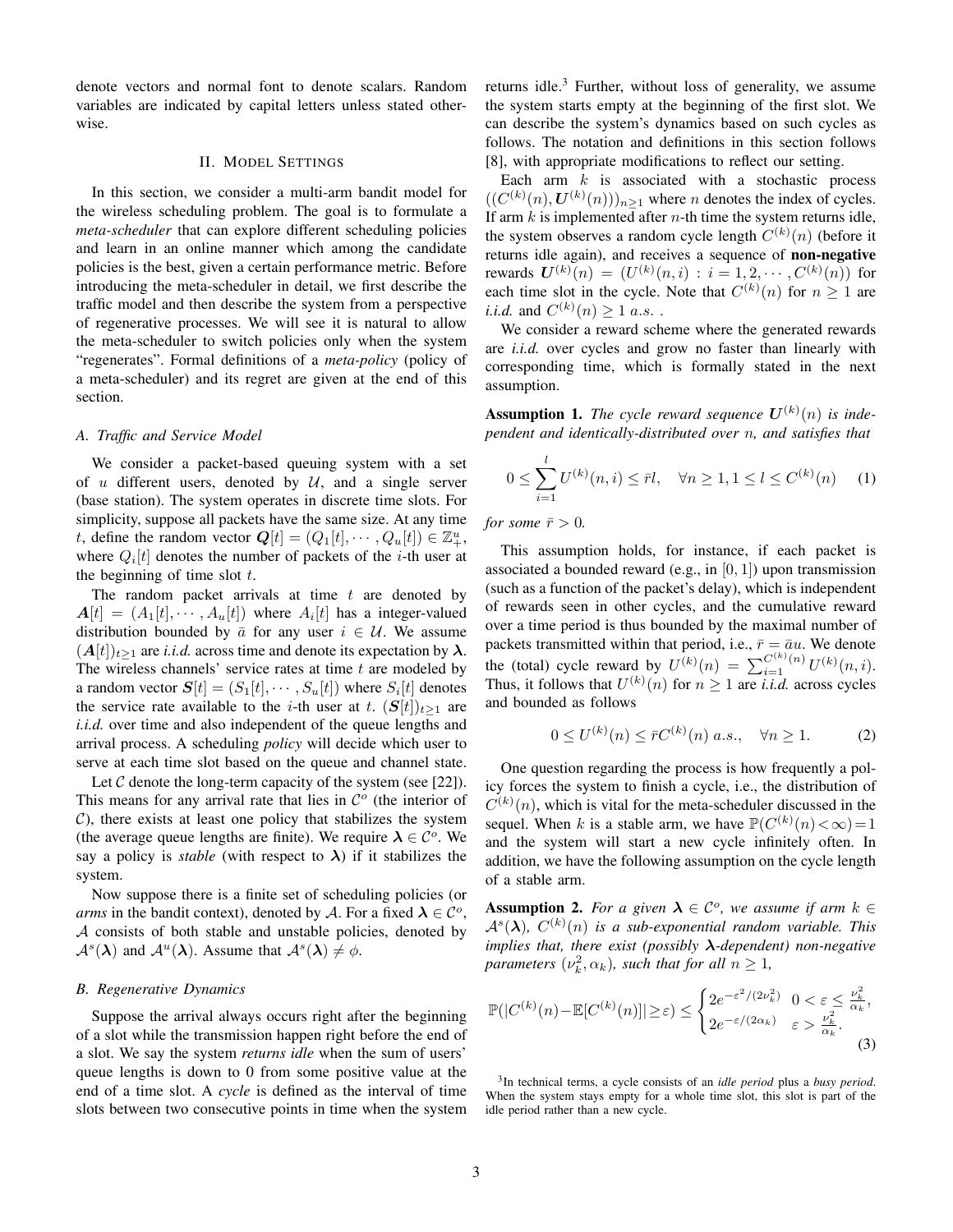Remark 1: This assumption implies that for stable arms  $k \in \mathcal{A}^{s}(\lambda), C^{(k)}(n)$  has a light tail on the right (the left side is bounded). One can then show that the empirical average  $(1/n) \sum_{i=1}^{n} C^{(k)}(i)$  is sub-exponential with parameters  $(\nu_k^2/n, \alpha_k/n)$ . By the linear constraint in (2),  $U^{(k)}(n)$  is also sub-exponential (with possibly larger parameters). Without loss of generality, we let the parameters  $(\nu_k^2, \alpha_k)$  suffice both  $C^{(k)}(n)$  and  $U^{(k)}(n)$  assuming the rewards are properly normalized.

**Remark 2:** When the system has bounded arrival and channel distributions, and the policies considered are Markovian (choosing service vector at time t based on  $S[t]$  and  $Q[t]$ only), this assumption holds true following an argument of [11].

If an unstable arm is applied, however, the system is transient and there is a chance that the system will never start a new cycle as  $\mathbb{P}(C^{(k)}(n) = \infty) > 0$  for all  $k \in \mathcal{A}^u(\lambda)$ . This suggests that an additional stopping mechanism is needed when an unstable arm is explored by the meta-scheduler.

When  $k \in \mathcal{A}^{s}(\lambda)$ , observe that  $((C^{(k)}(n), U^{(k)}(n)))_{n \geq 1}$ form a well-defined renewal-reward process. We next define the *renewal reward rate* of a stable policy.

$$
r^{(k)} = \frac{\mathbb{E}[U^{(k)}(1)]}{\mathbb{E}[C^{(k)}(1)]} \quad \forall k \in \mathcal{A}^s(\boldsymbol{\lambda}).
$$
 (4)

By Renewal Theory, this rate captures the rate of rewards generated by a policy.

#### *C. Meta-Scheduler, Feedback and Interruptions*

A meta-scheduler makes decisions on which arms to use and when, so as to maximize the rate of rewards of the system. In this paper, we will only consider meta-schedulers that comply with the following rules:

(1) A meta-scheduler can switch to another arm when the system returns idle;

(2) A meta-scheduler can *interrupt* a cycle, i.e., discarding all packets currently in the system and forcing the system to start a new cycle, so as to prevent unstable arms from occupying the system indefinitely. Furthermore, as in [8], we only consider conditions triggering such interruptions solely based on cycle time: a cycle gets interrupted when its length exceeds a threshold pre-selected before the cycle starts.

There are several advantages in adopting such rules. First, even scheduling policies that might result in unstable queues can be added to the mix, since the interruptions ensure that cycle times remain bounded. Moreover, they simplify the design of a meta-scheduler, since the system can be fully characterized by arm-independent cycle lengths and rewards, i.e., the collection of processes  $\left\{ \left( (C^{(k)}(n), \boldsymbol{U}^{(k)}(n)) \right)_{n \geq 1} : \right\}$  $k \in \mathcal{A}$ , from the meta-scheduler's point of view regardless of how the actual queues and channels vary with time. This guarantees the independence of statistics for different arms and allows us to apply classical MAB methodologies. Furthermore, such a meta-scheduler preserves properties of regenerative processes that help analysis.

According to the rules mentioned above, a meta-scheduler can only make a *decision* when the system returns idle, which consists of two selections: the arm and the interruption threshold. Formally, we let  $\pi = (\pi_n)_{n>1}$  be a *meta-policy* (policy of a meta-scheduler), where  $\pi_n = (A_n, L_n) \in \mathcal{A} \times (\mathbb{Z}^+ \cup \{+\infty\}).$ A decision  $\pi_n = (k, l)$  implies that arm k is selected for n-th cycle, and the cycle will be interrupted immediately if it lasts over *l* time slots.

In order to model cycles under our interruption policy, we let  $\hat{C}^{(k,l)}(n) = \min[C^{(k)}(n),l]$  and  $\hat{U}^{(k,l)}(n) = (\hat{U}^{(k)}(n,i))$ :  $i = 1, 2, \cdots, \hat{C}^{(k,l)}(n)$ . The **observed** (total) cycle reward  $\hat{U}^{(k,l)}(n) = \sum_{i=1}^{\hat{C}^{(k,l)}(n)} U^{(k)}(n,i)$ . Note that it still holds that  $0 \leq \hat{U}^{(k,l)}(n) \leq \overline{r}\hat{C}^{(k,l)}(n)$  almost surely.

If  $\pi_n = (k, l)$ , we assume stochastic feedback  $Z_n$  is received for n-th cycle by the meta-scheduler as follows,

$$
Z_n = (\hat{C}^{(k,l)}(n), \hat{U}^{(k,l)}(n), \mathbb{1}\{\hat{C}^{(k,l)}(n) < C^{(k)}(n)\}.
$$

An illustration of the meta-policy dynamics is shown in Figure 1. Note that the reward for each single time slot is not required in the feedback. This suggests that if performance is evaluated at user side, additional communication cost only occurs at the end of a cycle.

We assume  $\pi_n$  is solely based on the history of actions and feedback up to the decision. Thus, an *admissible meta-policy* considered in this paper is formally defined as follows. This is analogous to a similar notion in [8].

Definition 1 (Admissible Meta-Policy). *We call a meta-policy*  $\pi = (\pi_n)_{n \geq 1}$  *admissible if*  $\pi_n \in \mathcal{F}_n$  *where*  $\mathcal{F}_n := \sigma(\pi_1, Z_1, Z_2)$  $\pi_2, Z_2, \cdots, \pi_{n-1}, Z_{n-1}$  *is the*  $\sigma$ *-field induced by all the random decisions and feedback before* n*-th cycle.*

Our goal is to design a good meta-policy that satisfies the following two objectives: (1) it suffers negligible throughput loss, i.e., the number of packets discarded due to interruptions by the meta-scheduler is sub-linear in time, and (2) it has a sub-linear expected regret over a given time horizon. We will define the regret in the next section.

#### *D. Regret*

As in the traditional MAB setting, we are interested in the *regret* of a meta-policy as compared to an optimal over a given time horizon  $\tau$ . The regret for the meta-policy  $\pi$  stems from two reasons: (i) playing suboptimal arms (schedulers), and (ii) interrupting ongoing cycles. To formally define the regret, we follow a similar approach as in [8]. First, note that the number of cycles within a time horizon  $\tau$  is a random variable, which can be viewed as a counting process.

Definition 2 (Counting Process). *Consider a meta-policy* π *that is admissible. The total time of the first* n*-th cycle can be written as*

$$
S_n^{\pi} = \sum_{i=1}^n \sum_{(k,l) \in A \times \mathbb{Z}^+} \mathbb{1}_{\{\pi_s = (k,l)\}} \hat{C}^{(k,l)}(i).
$$

*Define a counting process*  $(N_{\pi}[\tau])_{\tau>1}$  *as follows.* 

 $N_{\pi}[\tau] = \max\{n : S_n^{\pi} \leq \tau\}.$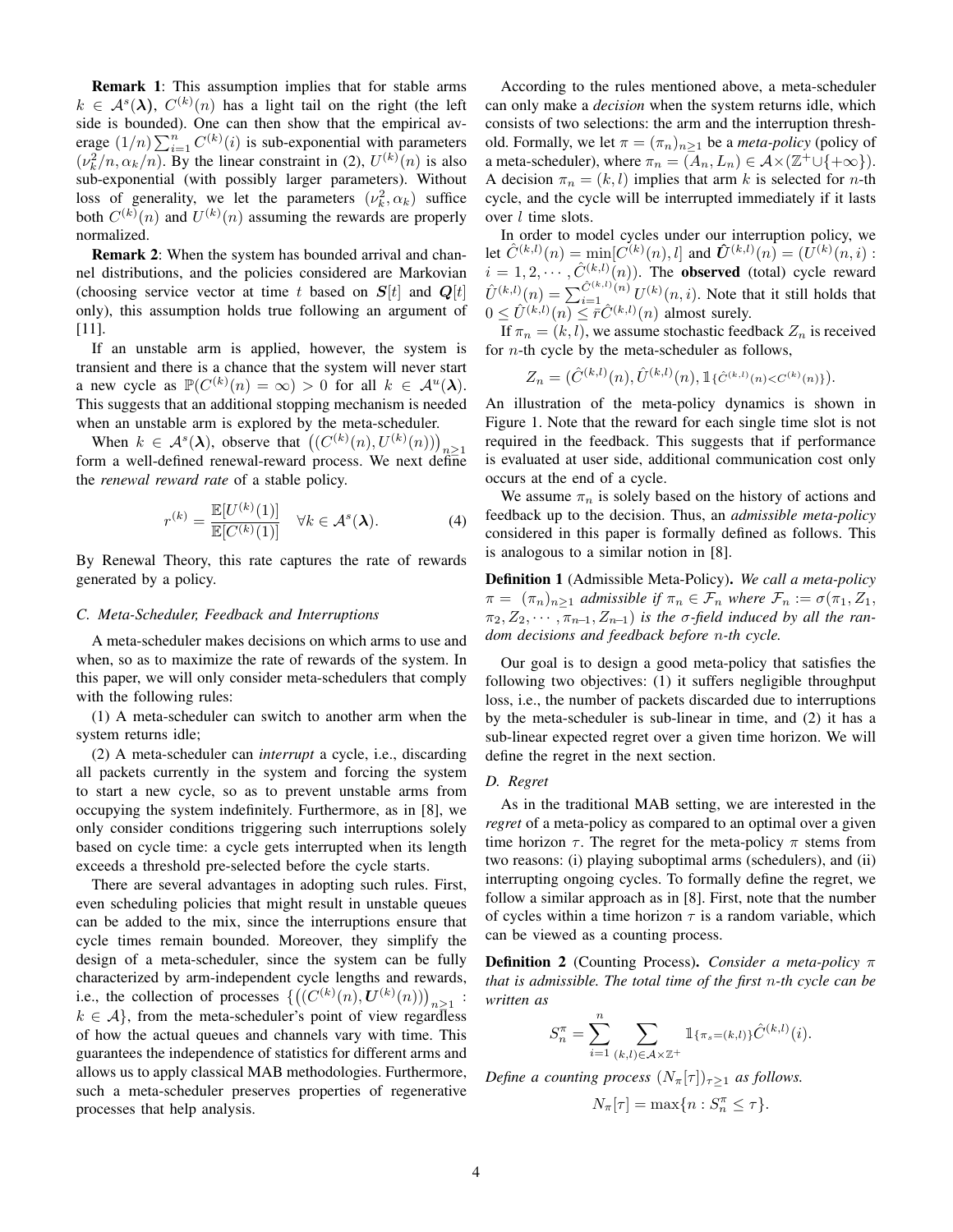

Fig. 1: Illustration of a meta-policy selecting arms from  $A = \{k, k'\}$ . At the start of the process, the meta-scheduler makes decision  $\pi_1 = (k, l_1)$ , and receives feedback  $Z_1$  after the system experiences a full cycle. Then the meta-scheduler decides  $\pi_2 = (k', l_2)$ , but has to interrupt the cycle as the system does not return idle before the cycle time reaches  $l_2$ . The metascheduler then collects feedback  $Z_2$  and starts a new cycle with  $\pi_3 = (k, l_3)$ .

*Note that*  $N_{\pi}[\tau]$  *indicates the number of completed cycles within time horizon τ.* 

**Definition 3** (Cumulative Reward). *Given a time horizon* τ, *the cumulative reward for an admissible meta-policy* π *is a random variable given as follows. (Denote*  $\tilde{N} := N_{\pi}[\tau]$  *for notation simplicity.)*

$$
\operatorname{Rew}_{\pi}[\tau] = \sum_{i=1}^{\tilde{N}} \sum_{(k,l)} \mathbb{1}_{\{\pi_i = (k,l)\}} \hat{U}^{(k,l)}(i) + \sum_{(k,l)} \mathbb{1}_{\{\pi_{\tilde{N}+1} = (k,l)\}} \sum_{j=1}^{\tau - S_{\tilde{N}}^{\pi}} U^{(k)}(\tilde{N}+1, j).
$$
\n(5)

The cumulative reward is the sum of (observed) cycle rewards from the first  $N_{\pi}[\tau]$  completed cycles and the reward from the next uncompleted cycle up to time  $\tau$ .

We call a meta-policy *simple-static* if the meta-scheduler consistently selects an arm with no cycle interruption. Let  $\pi^{(k)}$  be the simple-static meta-policy selecting arm k, i.e.,  $\pi_n^{(k)} = (k, +\infty), \forall n \ge 1$ . In this paper, we define the regret with respect to the best simple-static meta-policy  $\pi^{\text{opt}}$  that is stable and generates the most rewards (in expectation) within a given time. By the renewal theorem,  $\lim_{\tau \to \infty} \text{Row}_{\pi^{(k)}}[\tau]/\tau =$  $r^{(k)}$  a.s. for all  $k \in \mathcal{A}^{s}(\lambda)$ . This implies that  $\pi^{\text{opt}} = \pi^{(k^*)}$ where  $k^*$  =  $\operatorname{argmax}_{k \in A^s(\boldsymbol{\lambda})} r^{(k)}$ . The regret is formally defined as follows.

**Definition 4** (Cumulative Regret). Let  $\pi^{\text{opt}}$  be the optimal *simple-static meta-policy, i.e.*

$$
\pi_n^{\text{opt}} = (k^*, \infty), \quad \forall n \ge 1 \tag{6}
$$

where  $k^* = \text{argmax}_{k \in A^s(\boldsymbol{\lambda})} r^{(k)}$ . The regret of meta-policy  $\pi$ *with respect to*  $\pi$ <sup>opt</sup> *over any time horizon*  $\tau$  *is defined as* 

$$
\operatorname{Reg}_{\pi}[\tau] = \mathbb{E}[\operatorname{Rew}_{\pi^{\rm opt}}[\tau] - \operatorname{Rew}_{\pi}[\tau]]. \tag{7}
$$

In the remaining sections, we will simply refer to  $k^*$  as the *optimal arm* (assumed to be unique). For notation simplicity, we suppress  $k^*$  as a single asterisk in the superscript when there is no ambiguity (e.g.,  $r^{(*)} := r^{(k^*)}$ ).

## III. A UCB META-SCHEDULER WITH INTERRUPTION

To guarantee negligible throughput loss and a sub-linear regret as discussed in Section II, the meta-scheduler should wisely select the arms and interruption thresholds such that the optimal arm is being applied at most of the time, and the packet discard hardly occurs. This implies the following guidelines when designing the algorithm: 1) the number of times a suboptimal arm (either unstable or stable) gets selected should be sub-linear in time; and 2) the unstable arms' (possibly infinitely) long cycles must be stopped, while the cycles of the optimal arm should be preserved with little interruption.

Motivated by these guidelines, we propose a UCB-type meta-scheduler with a properly-designed interruption rule. Before presenting the meta-scheduler, let us first introduce several parameters to be used in our algorithm in the following assumption.

Assumption 3. *We assume the following parameters are given a priori with respect to some* A0, *a subset of arms satisfying:*  $\{k^*\}\subseteq \mathcal{A}_0\subseteq \mathcal{A}^s(\boldsymbol{\lambda}).$ 

*(1)*  $\mu_{\min}$  *and*  $\mu_{\max}$  *such that*  $\mu_{\min} \leq \mathbb{E}[C^{(k)}(1)] \leq \mu_{\max}$ *for all*  $k \in A_0$ *.* 

(2)  $r_{\text{max}}$  *such that*  $\mathbb{E}[U^{(k)}(1)|C^{(k)}(1) = l] \leq r_{\text{max}} l$  *for all*  $l$  ≥ 1 *and all*  $k$  ∈  $A_0$ *. Note that*  $r_{\text{max}}$  *exists by Assumption 1*, *and*  $r_{\text{max}} \geq r^{(*)}$ *.*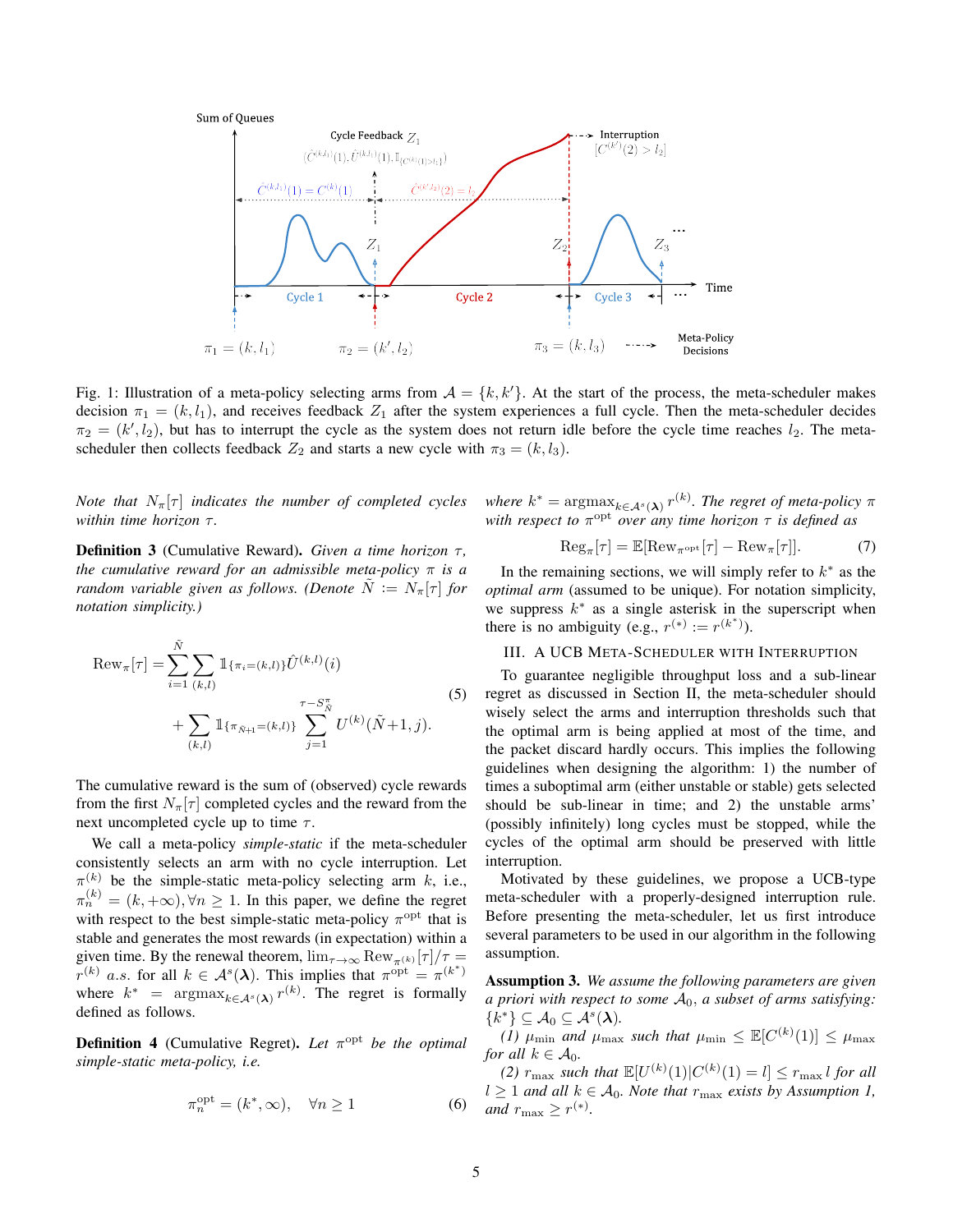(3) Parameters  $(\nu^2, \alpha)$  such that for all  $k \in A_0$ ,  $C^{(k)}(1), U^{(k)}(1)$  are both  $(\nu^2, \alpha)$ -sub-exponential random *variables as described in Assumption 2. In addition, we* assume that the l-interrupted cycle reward  $\hat{U}^{(k,l)}(1)$  is  $(\nu^2,\alpha)$ *sub-exponential for all*  $l \geq 2 \mathbb{E}[C^{(k)}(1)].$ 

In the algorithm, these parameters serve as hyper-parameters that need to be further tuned. To remove ambiguity, for a given set of hyper-parameters used in implementation, we will refer to  $A_0$  as the **largest** set of arms for which those hyperparameters suffice the conditions. We assume  $k^* \in A_0$  (as the weakest notion) to achieve sub-linear packet loss and regret.

**Remark 3:** For technical reasons, we also require  $\hat{U}^{(k,l)}(1)$ to be sub-exponential *under the same parameters*<sup>4</sup>  $(\nu^2, \alpha)$  as those of  $U^{(k)}(1)$  when l is large enough. This does not make the assumption significantly stronger, since one can always pick the parameters large enough to satisfy this condition. The condition  $l \geq 2\mathbb{E}[C^{(k)}(1)]$  is chosen for simplicity. Indeed, the condition can be replaced by  $l \geq (1 + \gamma) \mathbb{E}[C^{(k)}(1)]$  for any  $\gamma > 0$  (the algorithm parameters will be changed accordingly).

To simplify notation and avoid ambiguity, let  $C_s^{(k)}$  and  $\hat{C}_{s}^{(k,l)}$   $(U_s^{(k)}$  and  $\hat{U}_s^{(k,l)}$ ) be the full and observed cycle length (reward) of arm  $k$  when it is selected the  $s$ -th time (we call it s-th *sample* of k). Denote by  $T_n^{(k)}$  as the number of times arm k has been chosen in the first n decisions. Thus, if  $A_n = k$ ,  $(C_{\infty(k)}^{(k)}$  $T_n^{(k)}, U_{T_n^{(k)}}^{(k)}) = (C^{(k)}(n), U^{(k)}(n)).$ 

 $\overline{\text{Not}}$  unlike the classical UCB algorithm, the meta-scheduler learns the arm statistics by keeping track of the empirical averages of cycle lengths and rewards. We formally define the *empirical rate* of arm k after s samples as  $\hat{R}_s^{(k)}$ . For all  $s \geq 1$ ,

$$
\hat{R}_s^{(k)} = \frac{\sum\limits_{i=1}^s \hat{U}_i^{(k, F_i^{(k)})}}{\sum\limits_{i=1}^s \hat{C}_i^{(k, F_i^{(k)})}},
$$
\n(8)

where  $F_i^{(k)}$  denotes the threshold level for arm k's *i*-th sample. As a convention, the empirical rate equals 0 when  $s = 0$ . Let  $\hat{R}^{(k)}(n) := \hat{R}^{(k)}_{m(k)}$  $T_n^{(k)}$  be the empirical rates for the k-th arm **after** *n*-th cycle in the system.

Our meta-scheduler is formally presented in Algorithm 1. We will discuss the mathematical design in a more rigorous manner in the next section. Before that, let us first give some intuition as follows.

First we observe that to avoid constantly interrupting a stable arm, it is necessary (and sufficient) to apply an interruption rule where the threshold of each arm is set to slowly grow with the number of samples (note that a fixed threshold will always result in linear throughput loss). We define a threshold function as in (10), where  $f_s$  denotes the threshold for the s-th sample of any arm k (i.e.,  $F_s^{(k)} = f_s$ ). With this design, the expected number of interruptions imposed on the optimal arm can be bounded by a constant  $\pi^2/6$  if  $\beta$  and  $\kappa$  are large enough.

### Algorithm 1 UCB Meta-Scheduler with Interruptions

- 1: **Input:** Set of scheduling policies  $A$ .
- 2: Hyper-parameters:  $\mu_{\min}, r_{\max}, \alpha, \nu^2, \beta, \kappa$  $(\kappa > 4\alpha,$  $\beta > 2(\mu_{\text{max}} + \nu^2/\alpha))$

$$
\stackrel{3:}{\Delta}(\epsilon,\epsilon') := \frac{\epsilon(1 + r_{\text{max}}) + \epsilon'}{\mu_{\text{min}} + \epsilon}.
$$
\n(9)

$$
4: f_s := \beta + \kappa \log s. \tag{10}
$$

5: for  $n = 1, \dots, |\mathcal{A}|$  do

6: Run every arm  $k \in \mathcal{A}$  once (with interruption threshold  $\beta$ ), then initialize  $\hat{R}_1^{(k)}$ 

7: for  $n = |A| + 1, |A| + 2, ...$  do

[Before a cycle]

8:  $\forall k \in \mathcal{A}$ , compute

$$
\epsilon_n^{(k)} = \begin{cases} \sqrt{\frac{6\nu^2 \log n}{T_{n-1}^{(k)}}} & \sqrt{\frac{6\nu^2 \log n}{T_{n-1}^{(k)}}} \le \frac{\nu^2}{\alpha}, \\ \frac{6\alpha \log n}{T_{n-1}^{(k)}} & \text{otherwise,} \end{cases} \tag{11}
$$

10:

 $11:$ 

12:

9:

$$
\epsilon_n^{\prime(k)} = \frac{1}{T_{n-1}^{(k)}} \sum_{i=1}^{T_{n-1}^{(k)}} \frac{r_{\text{max}}}{i^{\kappa/2\alpha}} e^{-\beta/4\alpha} (\beta + 2\alpha + \kappa \log i + 1),\tag{12}
$$

$$
(12)
$$

$$
B_n^{(k)} = \hat{R}^{(k)}(n-1) + \Delta(\epsilon_n^{(k)}, \epsilon_n'^{(k)}),\tag{13}
$$
\n
$$
\int_{\epsilon_n^{(k)}} \int_{\mathbb{R}^n} \mathbf{1}_{\mathbf{f} \in \mathcal{L}^{(k)}(k) \leq t} \, \mathbf{1} < \frac{\pi^2}{2} + \sqrt{2\pi^{(k)} \log n}
$$

$$
I_n^{(k)} = \begin{cases} 1 & \text{if } \sum_{i=1}^{T_{n-1}} \mathbb{1}_{\{C_i^{(k)} > f_i\}} < \frac{\pi^2}{6} + \sqrt{2T_{n-1}^{(k)}\log n}, \\ 0 & \text{otherwise.} \end{cases}
$$
(14)

$$
13: \qquad A_n = \operatorname*{argmax}_{k \in \mathcal{A}} B_n^{(k)} I_n^{(k)}.
$$
\n
$$
(15)
$$

14: 
$$
L_n = f_{T_n^{(An)}}.
$$
 (16)

\n- 15: Choose 
$$
\pi_n = (A_n, L_n)
$$
.
\n- [After a cycle]
\n- 16: Observe  $\hat{U}^{(A_n, L_n)}(n)$  and  $\hat{C}^{(A_n, L_n)}(n)$ .
\n- 17: Update  $\hat{R}^{(A_n)}(n)$ .
\n

The meta-scheduler starts with running each policy once with an initial interruption level  $\beta$  and initializing the empirical rate  $\hat{R}_1^{(k)}$  for any  $k \in \mathcal{A}$ . After this initialization phase, before each decision, the meta-scheduler will compare a "score" of each arm at decisions, which equals the sum of its empirical reward rate and an *upper confidence bound* (see  $(13)$ ). The UCB term, defined in  $(9)$  and  $(11)(12)$ , is used to compensate the possibly under-performing empirical rate in order to ensure adequate exploration before finding the truly optimal arm eventually. We will show that *w.h.p.*,  $\hat{R}^{(*)}(n-1) + \Delta(\epsilon_n^{(*)}, \epsilon_n^{\prime(*)}) > r^{(*)}$  for any  $n \geq |\mathcal{A}| + 1$ . Meanwhile, the score of a suboptimal stable arm will be below  $r^{(*)}$  after it is sufficiently explored.

Moreover, we design a "stability indicator" to eliminate unstable arms by utilizing interruption as a signal indicating whether an arm frequently induce long cycles. The

<sup>&</sup>lt;sup>4</sup>Note that  $\hat{U}^{(k,l)}(1)$  is sub-exponential (indeed bounded). However, the fact that  $U^{(k)}(1)$  is  $(\nu^2, \alpha)$ -sub-exponential does not imply the same parameters suffice  $\hat{U}^{(k,l)}(1)$ .